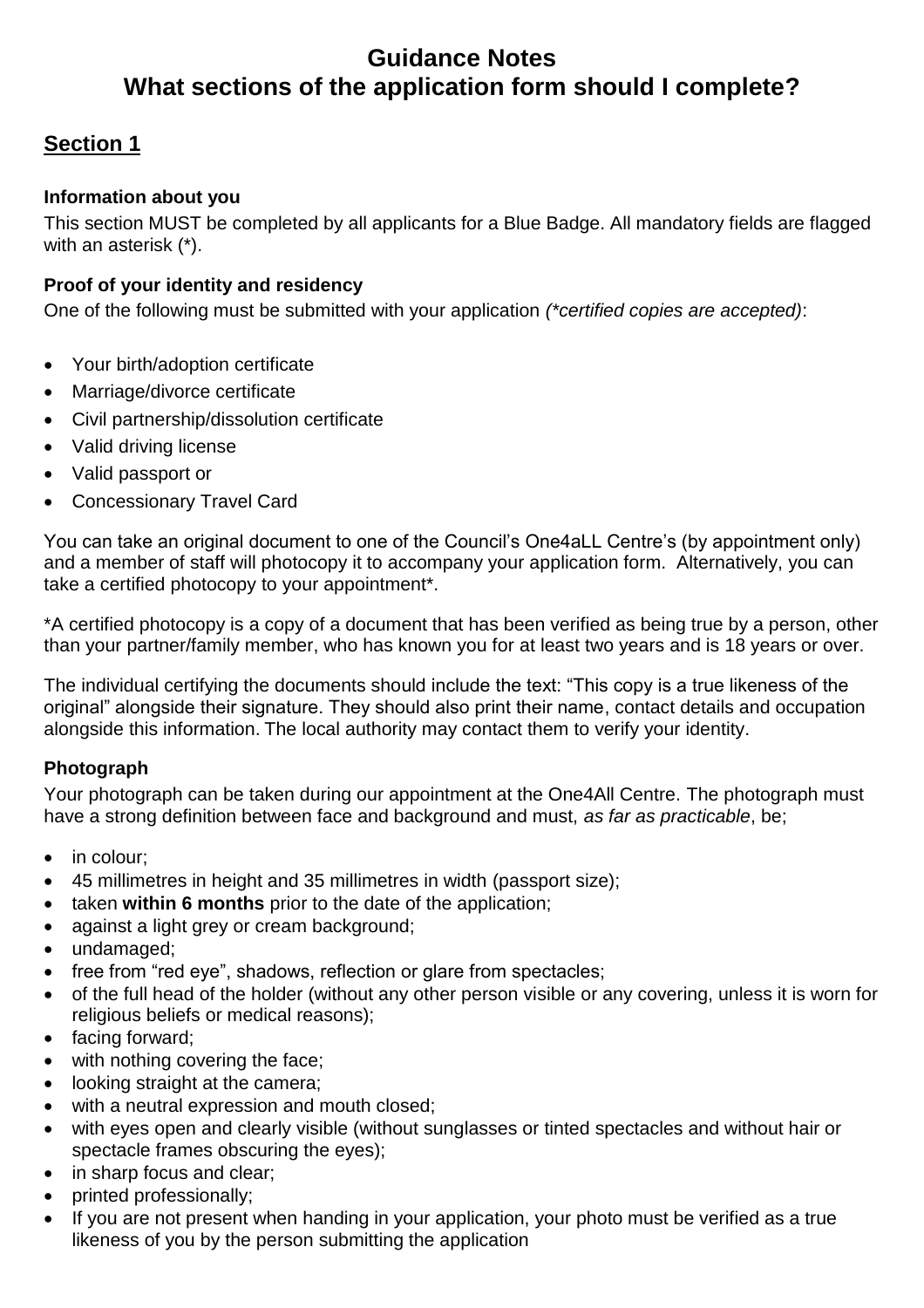### **Address**

One of the following must be submitted with your application *(\*certified copies are accepted)*:

- Council Tax bill bearing your name and address (date within last 12 months)
- Confirmation letter from DWP, Social Services, Housing Benefit (dated within last 12 months)
- A valid drivers license
- Or alternatively, you can give consent for the Local Authority to check your Council Tax, Electoral Register or School Records (and no further evidence would be required)

### **Blue Badge Issue Fee**

There is no charge to the Blue Badge holder upon first issue of a badge, however, a fee of up to £10 may be charged for replacement badges where a badge it has been lost, stolen or damaged to an extent it cannot be read to verify its correct use.

# **Section 2 (A - F)**

### **Automatic Criteria applicants**

You will be automatically eligible for a badge if you are more than two years old, can satisfy residency and identity checks and meet at least one of the eligibility criteria in Sections 2A – 2F.

When submitting your application at the One4aLL Centre, you will need to provide the appropriate documentation to prove eligibility under one of the criteria. **Please check the application for what evidence is acceptable.** 

If you have lost this evidence please ensure you obtain a copy from the relevant organisation to bring with you to your appointment. A list of useful numbers that will help you is below:

Disability Living Allowance (DLA): 0345 712 3456 Personal Independence Payments (PIP): 0800 917 2222 Service Personnel and Veterans Agency: 0808 1914 218

### **Section 3 (A – E)**

### **3A: Discretionary Criteria, Questions for applicants with walking impairment.**

It is important that this section is completed fully. Where you feel a question may not apply, please briefly indicate why. Failure to complete all questions may result in the form being returned to you and if you should be assessed as eligible, the issue of your Blue Badge delayed. This is particularly important where a current Blue Badge holder is applying for a new badge.

A permanent impairment is one that is likely to last for the duration of your life. Medical conditions such as asthma, Crohn's disease / incontinence conditions and Myalgic Encephalomyelitis (M.E.) are not in themselves a qualification for a badge. People with these conditions may be eligible under this criteria, but only if they have considerable difficulty walking, in addition to their condition.

Having considerable difficulty walking means being unable to walk very far without experiencing difficulty, such as;

 Excessive pain; Breathlessness; Speed of walking; Use of walking aids; Use of medication; Outdoor walking ability

It is important that you provide evidence to support your application and that this is recent (within last 12 months).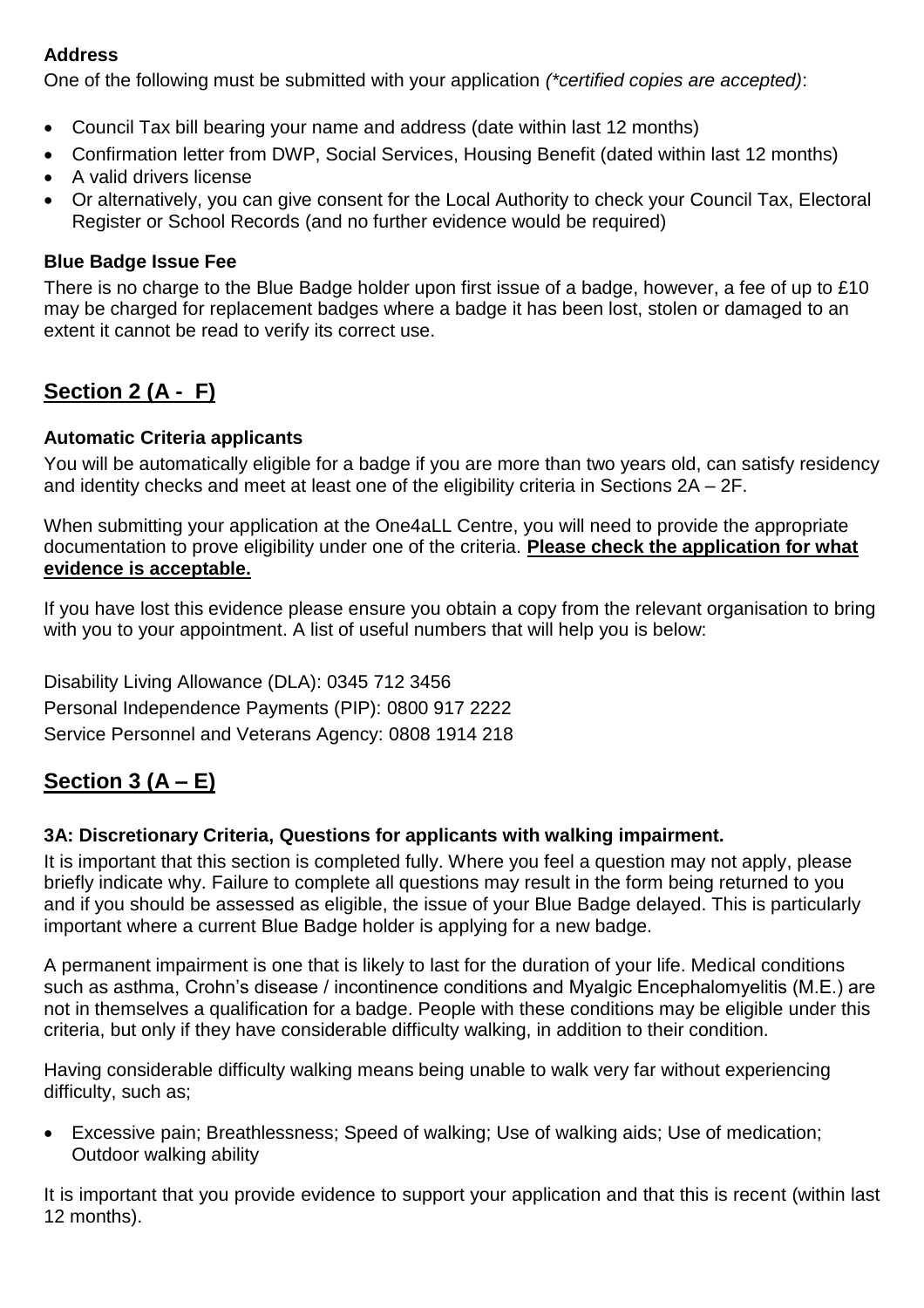### **3B: Discretionary Criteria, Questions for applicants with impairment in both arms.**

You will need to show that you are a driver and have an impairment in both arms and that you are unable to operate, or have considerable difficulty operating, all or some types of on street parking equipment.

A driver's license number is requested for enforcement purposes as you will only be eligible to use the badge if you are the driver of a vehicle.

### **3C: Discretionary Criteria, Questions for applicants under the age of three.**

A parent or guardian must apply on behalf of a child under the age of three. The list of bulky medical equipment referred to within the form may include:

• ventilators; suction machines; feed pumps; parental equipment; syringe drivers; oxygen administration equipment; continuous oxygen saturation monitoring equipment; and casts and associated medical equipment for the correction of hip dysplasia.

Examples of highly unstable medical conditions that mean children who have them may need quick access to transport to hospital or home are:

 Tracheotomies; epilepsy/fitting; highly unstable diabetes; and terminal illnesses that prevent children from spending any more than brief moments outside and who need a quick route home.

Please note that the above lists are not exhaustive, to allow for new advances in technology and treatment equipment.

You must enclose a letter from a healthcare professional that has been involved in your child's treatment (for example your paediatrician) giving details of the child's medical condition and the type of medical equipment they need, or provide the healthcare professional's contact. The letter should include a reference to your child's home address to provide your local authority with proof of residence.

### **3D: Discretionary Criteria, Questions for applicants with cognitive impairment.**

This criteria applies to people who have difficulty planning and following a journey, to such an extent that they need constant supervision. This may capture people with (please note that this is not an exhaustive list):

 Autism; Alzheimer's or dementia; Stroke survivors, Learning Disabilities, Mental Health, Head injuries

### **3E: Discretionary Criteria, Questions for applicants with a temporary mobility impairment.**

A temporary but substantial mobility impairment is classified as a condition expected to last at least 12 months. Evidence of the condition must be obtained from a Healthcare professional (not a GP), which should outline the expected recovery period.